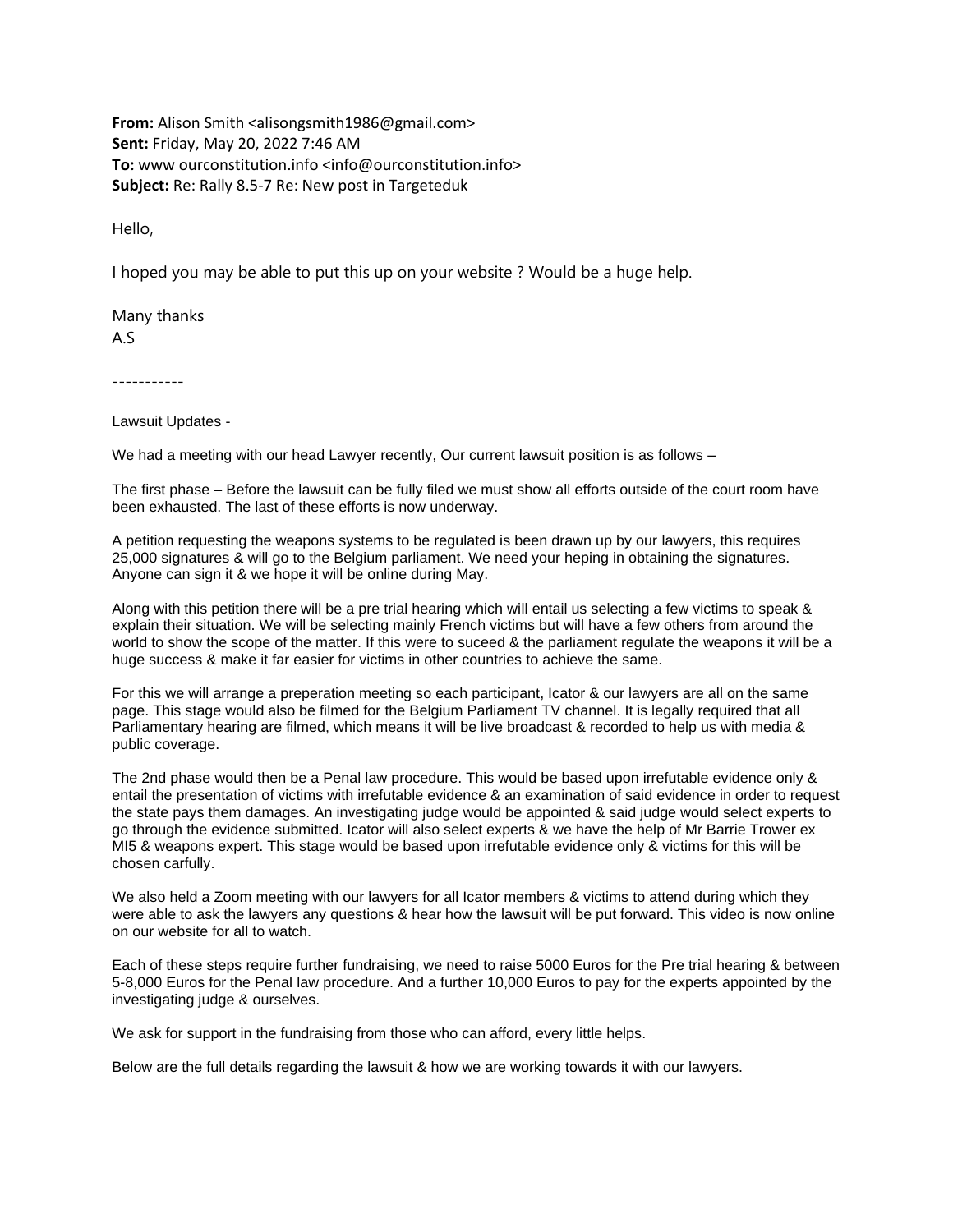Icator & it's Belgium based members would be the Plaintiffs & any non Belgium residents will be Witnesses. Our lawyer is taking this matter so very very seriously he found a way of including victims worldwide. We have victims with evidence joining from all over the world.

Our Lawyer is now part of an association which means that we now have several lawyers involved & it will be a public interest case, which means it will get media coverage & raise awareness. One of our ex board members already knew our head Lawyer.

We recently held a Conference via our lawyers association as they have over 60,000 followers, this was to raise awareness as the case I'd now public interest & to aid in obtaining 25,000 signatures for a petition. The presentations of each guest speaker are on our website. Our lawyers, Icator & Technical Advisors each spoke.

One of who is Daniel Depris who is a Microwave weapons expert.

We must first show all efforts have been exhausted outside of the court room, the petition is been setup by our Lawyers Association & will go to the Belgium Parliament to request a ban on the weapons systems on Belgian territory, they clearly will not do this & at this stage the lawsuit will be filed.

The idea is to have as many victims worldwide participate so we can win & this would set a precedent for the future. So for other groups or individuals legal proceedings the icator case would be the frame of reference when rulings are decided in court & would help victims to achieve the same in other countries.

Victims do not need to travel to Belgium they will be represented & all victims will be heard. Where deemed fit there will be investigations into suspects.

As the lawsuit is been put forward in such a way it means we are all safe to participate & evidence will be safe for future legal proceedings. Please see the lawyers Q&A video on our website as our head lawyer goes into details regarding these factors, see link below.

<https://icator.be/icator-lawyers-association-conference/>

Once launched our Lawyer will draft up & send to icator board members relevant documents which we would then share with victims. Documents will be legally translated into French. Evidence is welcome & crucial but our lawyer even found a way of including victims without evidence, they can submit a witness statement / testimonial.

At this time we are still fundraising, seeking Technical Experts & obtaining the correct backing. We are inviting Mr Nils Melzer who was working with the U.N & now the Red Cross to speak at the hearings.

We are working closely with PACTS in the States, Mr Derrick Robinson Thier President and is the Icator Vice President. Also the Spanish group - VIACTEC are joining as an association, an Indian group Covert energy Torture, Peacepink, Targeted Massachusetts & more.

It is the Belgium government being taken to court for not protecting citizens, if it were to fail in Belgium it would then go to the European Court of Human Rights & or the ICC in which case all Governments would be applicable.

Evidence will be safe for future use, suspects cannot countersue & we will not have to pay any of the defences expenses.

Our Lawyers are currently deciding if the case should be Civil, Criminal or both & looking at different ways we could be compensated.

Anyone wanting to join the lawsuit must become a member of ICATOR first, this is as it will be icator itself representing all victims. It costs €60 to join & an additional donation of €100 to join the lawsuit. Payments can be made in installments as we understand victims can have financial difficulty.

Payments should be referenced clearly with names so we can then sort Thier memberships out properly.